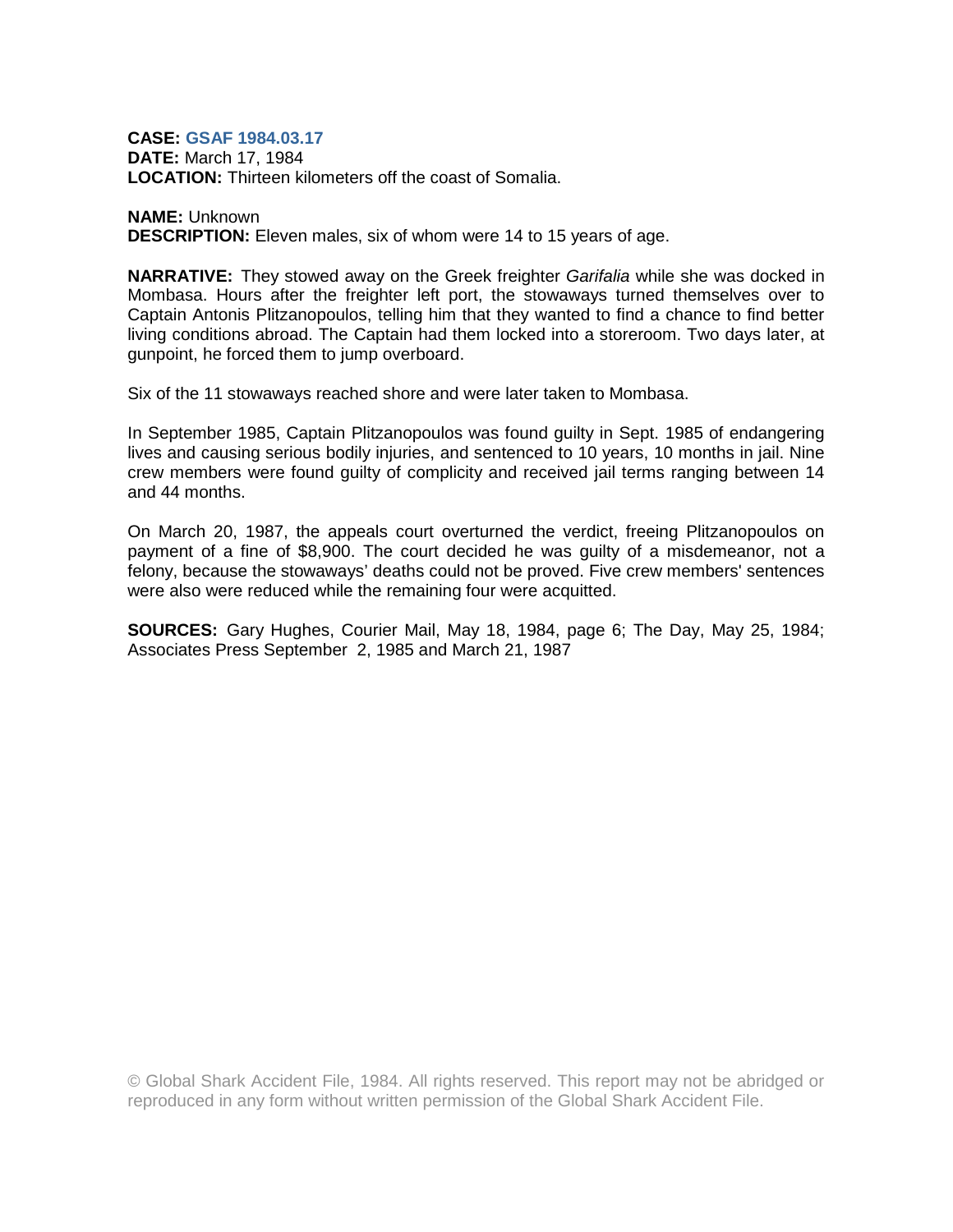## **11 STOWAWAYS THROWN INTO SHARK-INFESTED SEA**

LONDON. A Greek sea captain and 10 of his crew are now likely to be charged with manslaughter after police in East Africa said yesterday they had found no trace of 11 stowaways thrown overboard into shark-infested waters.

The seamen are already being held in custody in Piraeus on charges of abuse of authority, grievous bodily harm, illicit use of arms and breach of contract.

The 11 stowaways all Kenyan, boarded the 16,000-tonne Greek freighter *Garifaliac* in early March while it was docked in Mombassa. They were thrown overboard into shark infested waters off the coast wearing only life jackets despite protests from many of them they could not swim.

The incident came to light last week when four crewmen from the freighter who had not taken part reported Captain Antonis Plytzanopoulos, 43, to port authorities. The captain and 10 of his crew were formally charged in Piraeus on Tuesday.

The four seamen said the 11 stowaways turned themselves into Captain Plytzanopoulos a few hours after the freighter left Mombassa on March 15 bound for Karachi. They told him they wanted a chance to find better living conditions abroad. But the captain ordered them to be locked up in a storeroom until two days later, when the ship was about 13 km off the Somali coast.

The captain ordered rat poison gas to be pumped into the storeroom to force out the stowaways, who refused to leave after being told their fate by a friendly crew member. Up on deck the stowaways, six of who were aged 14 and 15, were strapped into life jackets at the point of a shotgun. The name of the ship had been erased from the lifejackets. When some of the stowaways protested they could not swim they were beaten with iron bars until they jumped overboard.

The crewmen who reported the incident said it took an hour and a half to get all 11 stowaways over the side into what was known to be shark-infested waters. Authorities in Kenya said there would be little hope of ever finding any trace of the stowaways.

After his arrest Captain Plytzanopoulos said he was forced to toss the stowaways overboard because two of them "mutinied'' and his crew and ship were in danger. He claimed the ship was only about three kilometers off shore when the incident happened. The captain's behavior was described as "inhuman'' by the Greek Minister of Merchant Marine, George Katisfaras. He expressed "profound grief, indignation and horror'' at the "beastly deed''.

"This inhuman behavior, this nightmarish emergence of a medieval concept of human life, was perpetrated by a group of men who have no right to call themselves Greeks or seamen,'' Katisfaras said.

Piraeus Public Prosecutor Andonis Roussos described the incident ""as one of the most abhorrent crimes in recent years''.

**SOURCE:** Gary Hughes, Courier Mail, May 18, 1984, page 6

© Global Shark Accident File, 1984. All rights reserved. This report may not be abridged or reproduced in any form without written permission of the Global Shark Accident File.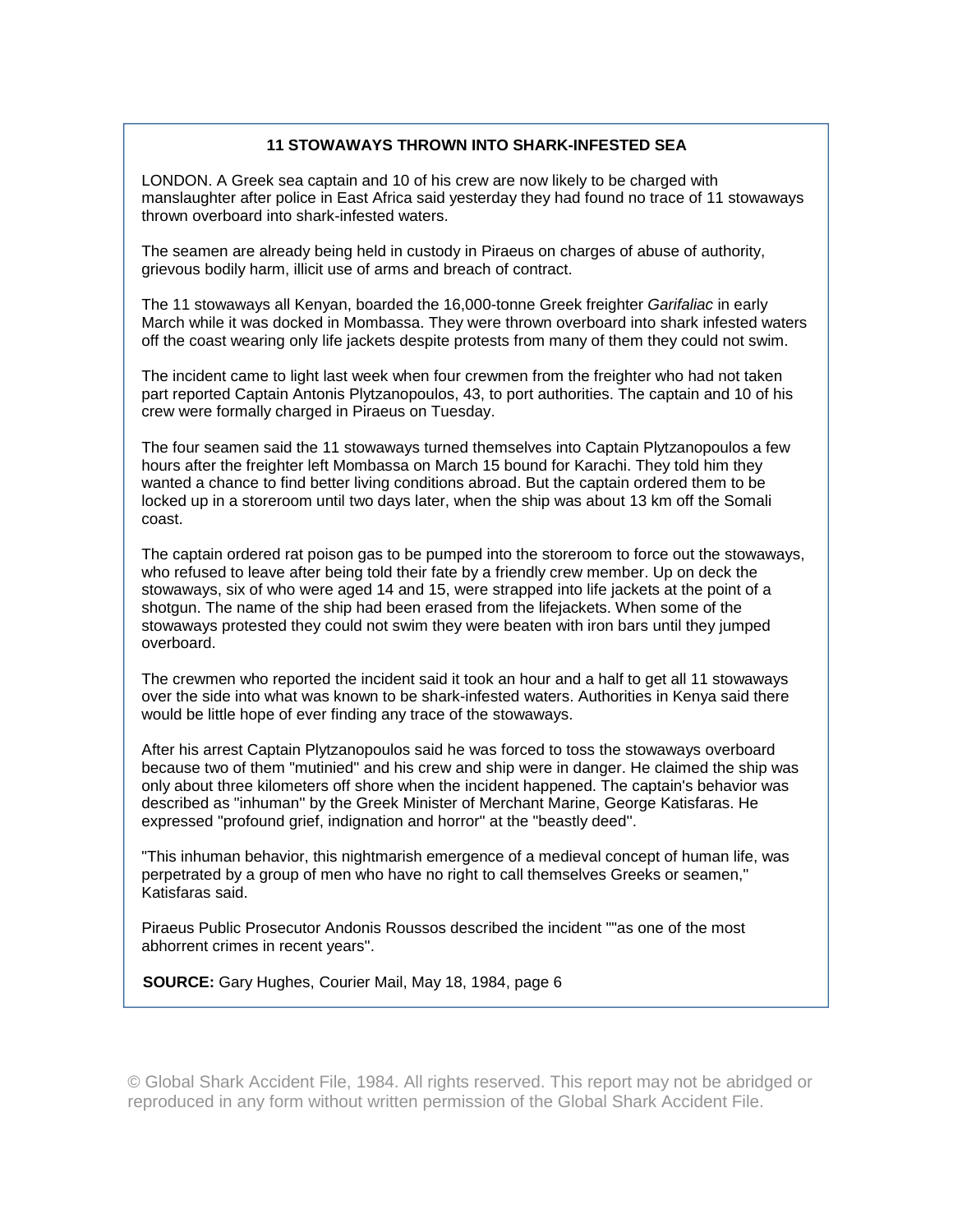## Stowaways thrown in sea

MOMBASA, Kenya (AP) --<br>One of four Tanzanian stowaways who drifted and swam to safety through shark-infested waters after being thrown off a Greek freighter says the captain was armed with a shotgun as he forced them overboard in pairs.

The captain and nine members of the Greek-flag freighter Garifalia have been jailed in Greece on charges of endangering lives and using offensive weapons.

The charges stem from a March 17 incident in which 11 stowaways were tossed overboard off the coast of Somalia. A warrant has been issued for the arrest of an 11th seaman. The Garifalia captain, Antonis Plitzanopoulos, has defended his action, saying the stowaways were threatening his crew.

The four stowaways who reached shore were brought to Mombasa, where they had boarded the Garifalia, aboard<br>the Greek ship Rosa on Wednesday. With them were two other Tanzanians, who claimed to have been tossed off the Greek ship Dilatic after it sailed from Mozambique.

Police sources in Mombasa said the seven Garifalia stowaways still missing were believed to have drowned or been eaten by sharks.

Stowaway survivor Mohamed Salim, 23, was quoted by the Daily Nation in Nairobi as saying he and a friend, Ramadhan Juma Maharaji, 20, hid for two days on the ship.

He said when he and his friend came on deck they found that there were nine other stowaways locked in a storeroom. The next<br>day a bosun came and "asked us whether we have worked as seamen before," Salim said.

The bosun then began taking the men to the captain in pairs, one pair each 15 minutes.

"The ship would then go slowly as they were being thrown overboard and then pick up speed so that those whose turn had not come could not see those thrown overboard," Salim said.

"The captain, who was supervising the exercise, was<br>armed with a shotgun while other members of the crew were armed with weapons like iron bars and pieces of wood," he said.

The Day, May 25, 1984, page 25

© Global Shark Accident File, 1984. All rights reserved. This report may not be abridged or reproduced in any form without written permission of the Global Shark Accident File.